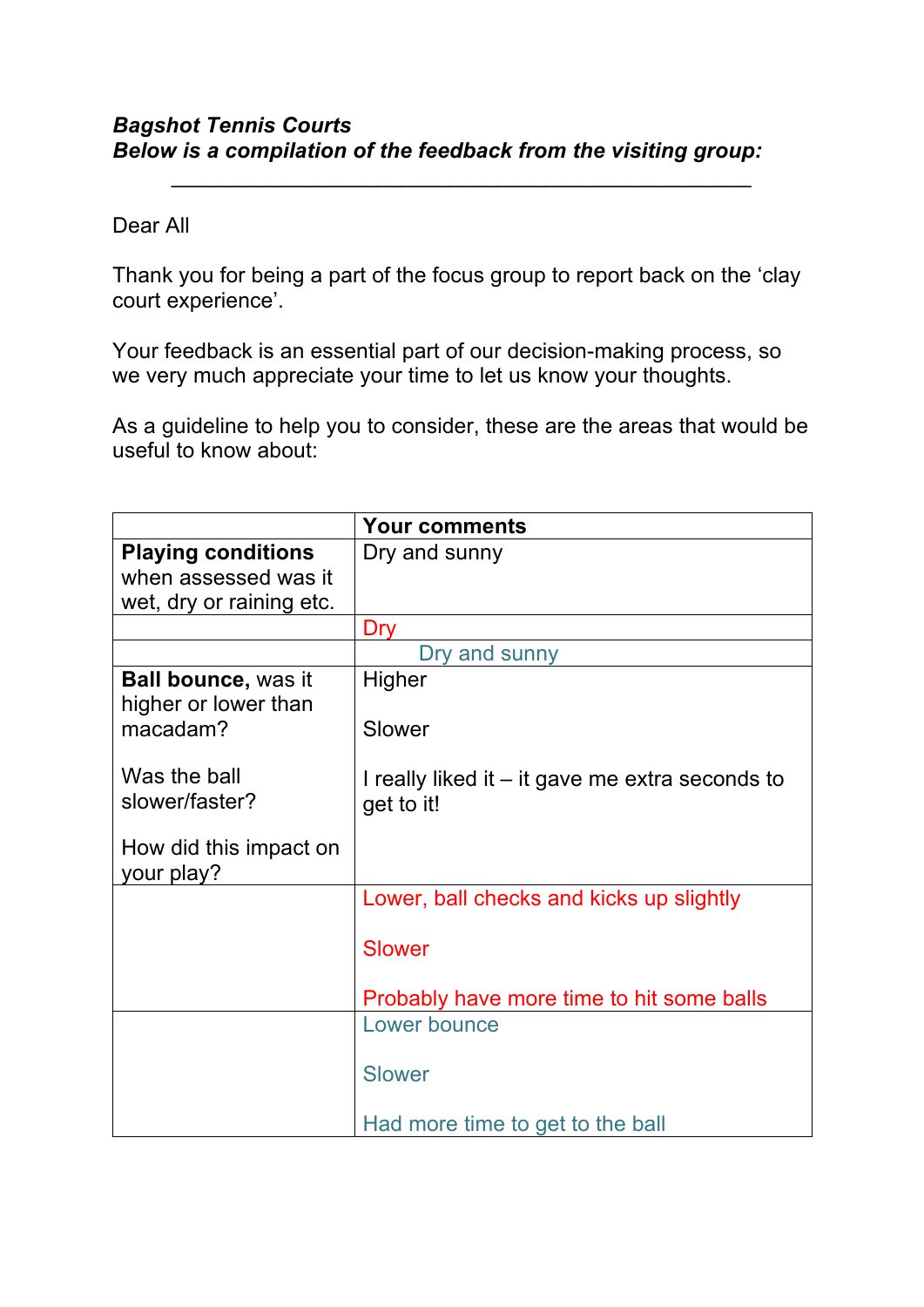| Line calls - was it<br>easy to assess the ball<br>being in or out?<br>Were the lines clearly<br>visible?                                          | Yes<br>Yes                                                                                                                                                                                                         |
|---------------------------------------------------------------------------------------------------------------------------------------------------|--------------------------------------------------------------------------------------------------------------------------------------------------------------------------------------------------------------------|
|                                                                                                                                                   | I found it much more difficult as the lines are<br>not so clear, and I couldn't see the far base<br>line at all when serving<br>Near sidelines were visible. Less so the<br>distant ones the other side of the net |
|                                                                                                                                                   | I found it harder to recognise lines at the far<br>end of the court.<br>As above, I found that the service line was<br>harder to judge, particularly given the sunny<br>conditions.                                |
| <b>Ease on joints</b> $-$ did<br>you find it more<br>forgiving or less<br>forgiving than<br>macadam?<br>What difference if any<br>did you notice? | It was easy on the joints. It felt comfortable<br>Softer underfoot                                                                                                                                                 |
|                                                                                                                                                   | Much softer and easier than macadam, felt<br>more like carpet than concrete feel of tarmac<br>It makes for a different game of tennis, not<br>better or worse.<br>This surface is softer and more forgiving on     |
| <b>Sureness of footing -</b><br>how did it feel<br>underfoot? Did you<br>feel secure?                                                             | the joints.<br>I didn't have a problem - but I think you<br>would need to get used feeling a little more<br>unsure when 'taking off'                                                                               |
|                                                                                                                                                   | Harder to push off, but fine when moving<br>Surface felt fine although I did slide at one<br>point. Worth noting that the slide is quite<br>short                                                                  |
|                                                                                                                                                   |                                                                                                                                                                                                                    |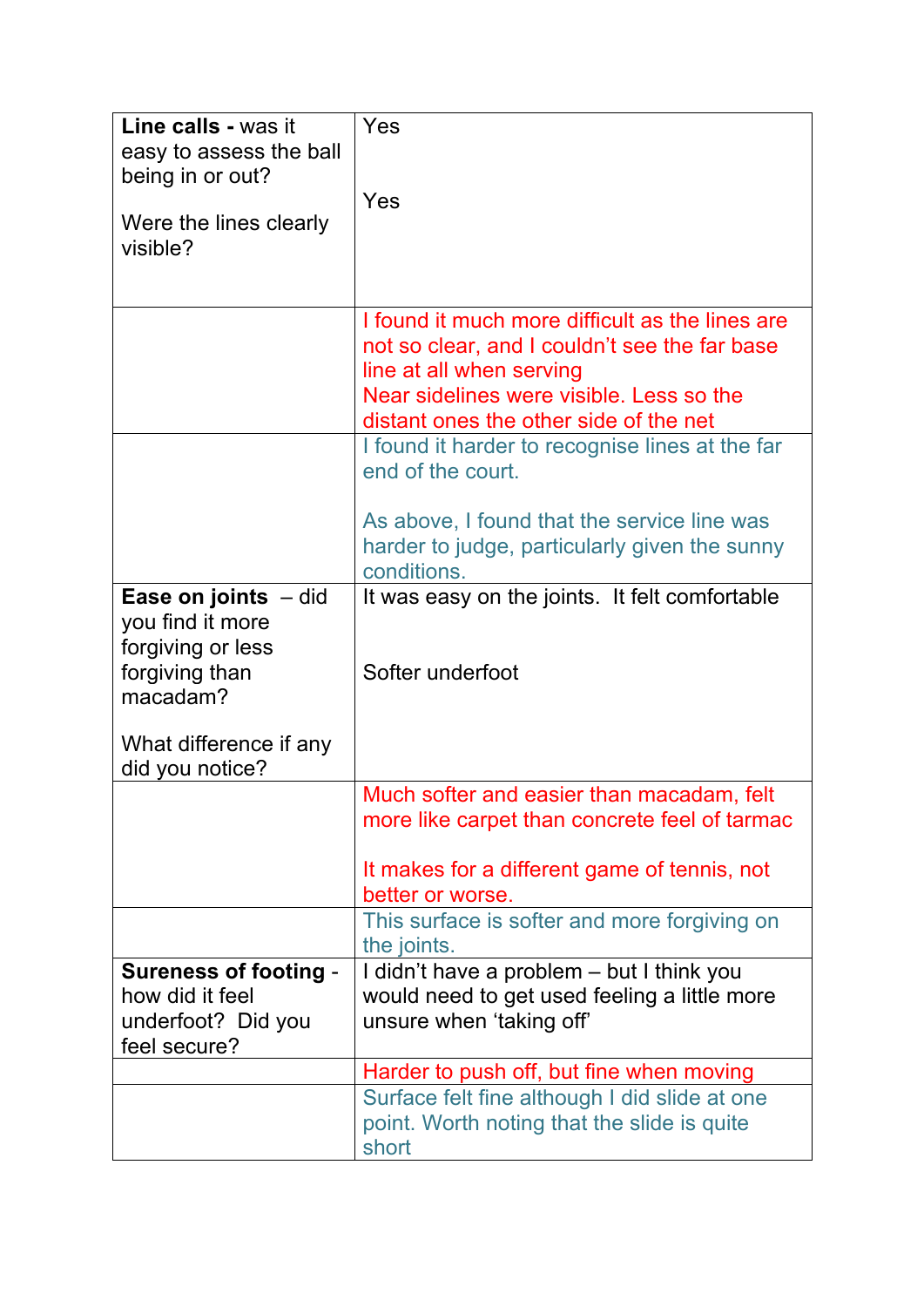| <b>Court maintenance -</b><br>did you sweep the | Yes                                                |
|-------------------------------------------------|----------------------------------------------------|
| court after play?                               |                                                    |
|                                                 | It was quite painless – although there was a       |
| How was that process?                           | line sweeper too which didn't seem to work         |
|                                                 | very well.                                         |
| Was it preferable to                            |                                                    |
| sweep the court before                          | I think it is better to sweep the court before     |
| or after play?                                  | play                                               |
|                                                 | Yes we did: Bagshot's regime is sweep after        |
|                                                 | play, Camberley before, which is going to me       |
|                                                 | more reliable                                      |
|                                                 | It's a little tedious, especially as at both clubs |
|                                                 | the gadget than cleans the lines after             |
|                                                 | sweeping the courts would not work, making         |
|                                                 | them hard to see.                                  |
|                                                 | Swept after play                                   |
|                                                 |                                                    |
|                                                 | Easy                                               |
|                                                 | Probably better to sweep before play               |
| Any other comment                               | I liked it - it suited my game. I can see there    |
|                                                 | being maintenance issues in which case we          |
|                                                 | would need to employ someone with direct           |
|                                                 | responsibility for the full maintenance of the     |
|                                                 | court.                                             |
|                                                 | They have 5 courts at Bagshot. They said           |
|                                                 | that the clay court courts get booked far more     |
|                                                 | quickly and are more popular than the hard         |
|                                                 | courts.                                            |
|                                                 | I'd like to try the textile surface (carpet with a |
|                                                 | sand dressing), which I have played on             |
|                                                 | before. I'd like to see how the maintenance        |
|                                                 | requirement and cost and effort compares to        |
|                                                 | artificial clay before making a choice.            |
|                                                 | For me, either are preferable for play than        |
|                                                 | macadam.                                           |
|                                                 | This surface will require more maintenance         |
|                                                 | than the existing surface and members will         |
|                                                 | need to commit to the process of sweeping          |
|                                                 | and allow the necessary time which is why it       |
|                                                 | is probably easier if the courts are swept         |
|                                                 | before play.                                       |